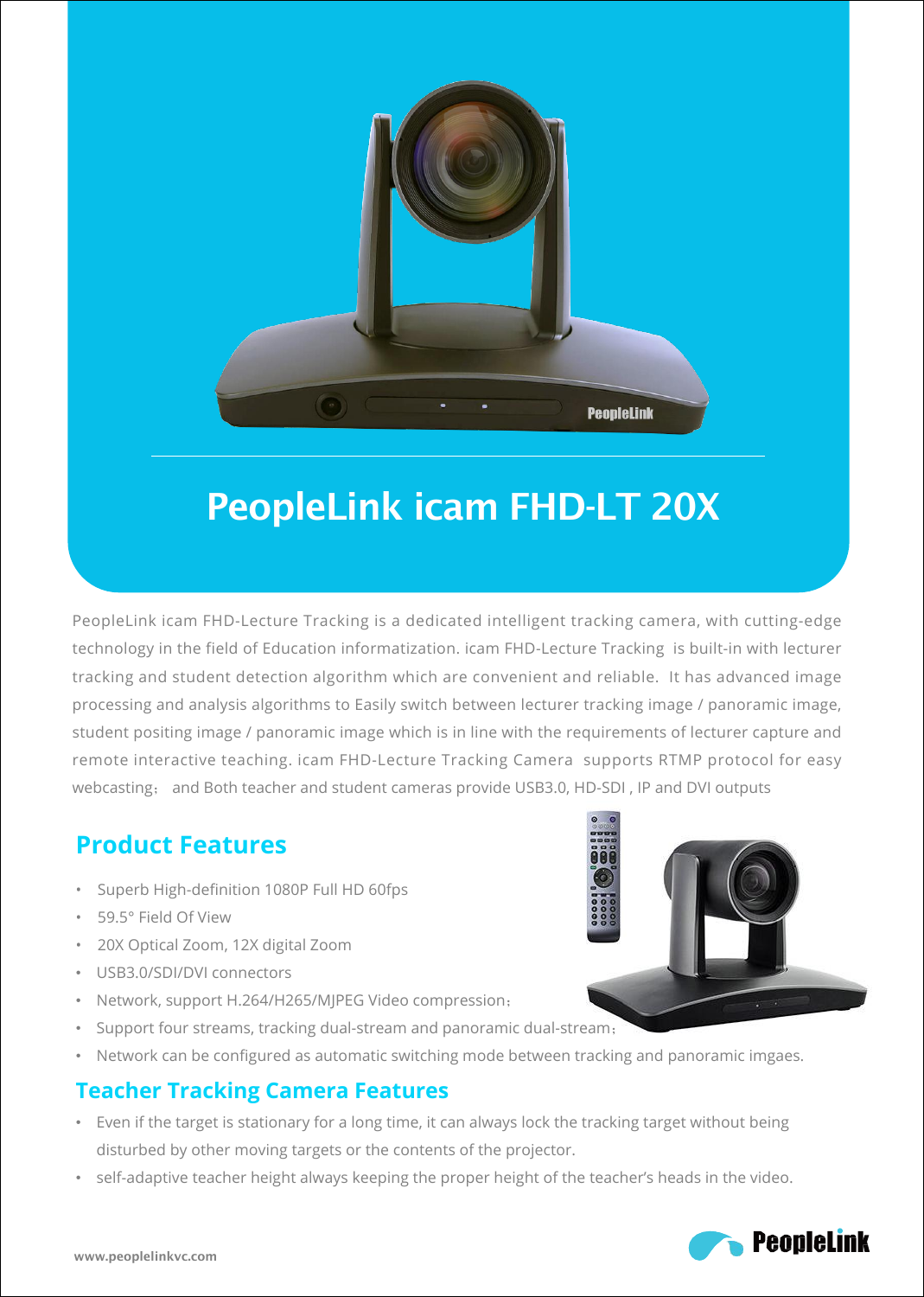#### **PeopleLinkicamFHD-LT 20X**

- The tracking is stable and the lecturer does not move slightly hand movements, and interference with the target will not cause camera shake.
- The tracking range can cover all rooms, no longer limited to the podium and automatically scales according to the distance of the target that always maintaining the appropriate size.

### **Student Tracking Camera Features**

- Built-in human behavior recognition image algorithm to depend on students standing and sitting.
- The positioning effects are not limited by the room size, shape, and stepped room which has good adaptability to different heights.
- The size of the tracking camera lens has an automatic zoom function according to the distance of the target.
- The color and brightness of tracking and panoramic images are consistent.
- intelligently identify single or multiple peoples standing and sitting movements, and give tracking positioning shots of single or multiple people, which can identify the actions of leaving and leaving after standing.
- Flexible installation position, not limited to the center of the front of the room.

# Specifications

| <b>Image Sensor</b>  | :1/2.8" Exmor CMOS, 2.14MP                                                                      |  |  |  |  |
|----------------------|-------------------------------------------------------------------------------------------------|--|--|--|--|
| <b>Video Format</b>  | : 1080P 60fps, 1080P 50fps, 1080P 30fps, 1080P 25fps, 1080l60, 1080l50, 720 P 60fps, 720P 50fps |  |  |  |  |
| <b>Focal Length</b>  | : $f=4.7$ mm $\sim$ 94mm                                                                        |  |  |  |  |
| <b>Iris</b>          | : $F1.6 \sim F3.5$                                                                              |  |  |  |  |
| <b>Optical Zoom</b>  | :20X                                                                                            |  |  |  |  |
| <b>Digital Zoom</b>  | :12X                                                                                            |  |  |  |  |
| <b>Field of View</b> | : Horizontal 59.5°-2.9°                                                                         |  |  |  |  |
| <b>Focus</b>         | : Auto, Manual, PTZ Trigger, One Push                                                           |  |  |  |  |
| Min. Illumination    | : 0.5 lux (Color), 0.1 lux (B/W)                                                                |  |  |  |  |
| <b>Shutter Speed</b> | : $1/1 \sim 1/10,000s$                                                                          |  |  |  |  |
| Gain                 | : Auto / Manual                                                                                 |  |  |  |  |
| <b>White Balance</b> | : Auto, Indoor, Outdoor, One Push, Manual, Auto Tracking                                        |  |  |  |  |
| <b>AE Control</b>    | ; Auto, Manual, Shutter Priority, Iris Priority                                                 |  |  |  |  |
| S/N Ratio            | $: \geq 50dB$                                                                                   |  |  |  |  |
|                      |                                                                                                 |  |  |  |  |
|                      |                                                                                                 |  |  |  |  |
| <b>Image Sensor</b>  | : 1/2.8" Exmor CMOS, 2.14MP                                                                     |  |  |  |  |
| <b>White Balance</b> | : Auto                                                                                          |  |  |  |  |
| Exposure             | : Auto                                                                                          |  |  |  |  |
| <b>Focus</b>         | : Manual focus                                                                                  |  |  |  |  |
| Lens                 | :8mm                                                                                            |  |  |  |  |
| <b>Field of View</b> | : Horizontal 86°, Vertical 52°                                                                  |  |  |  |  |